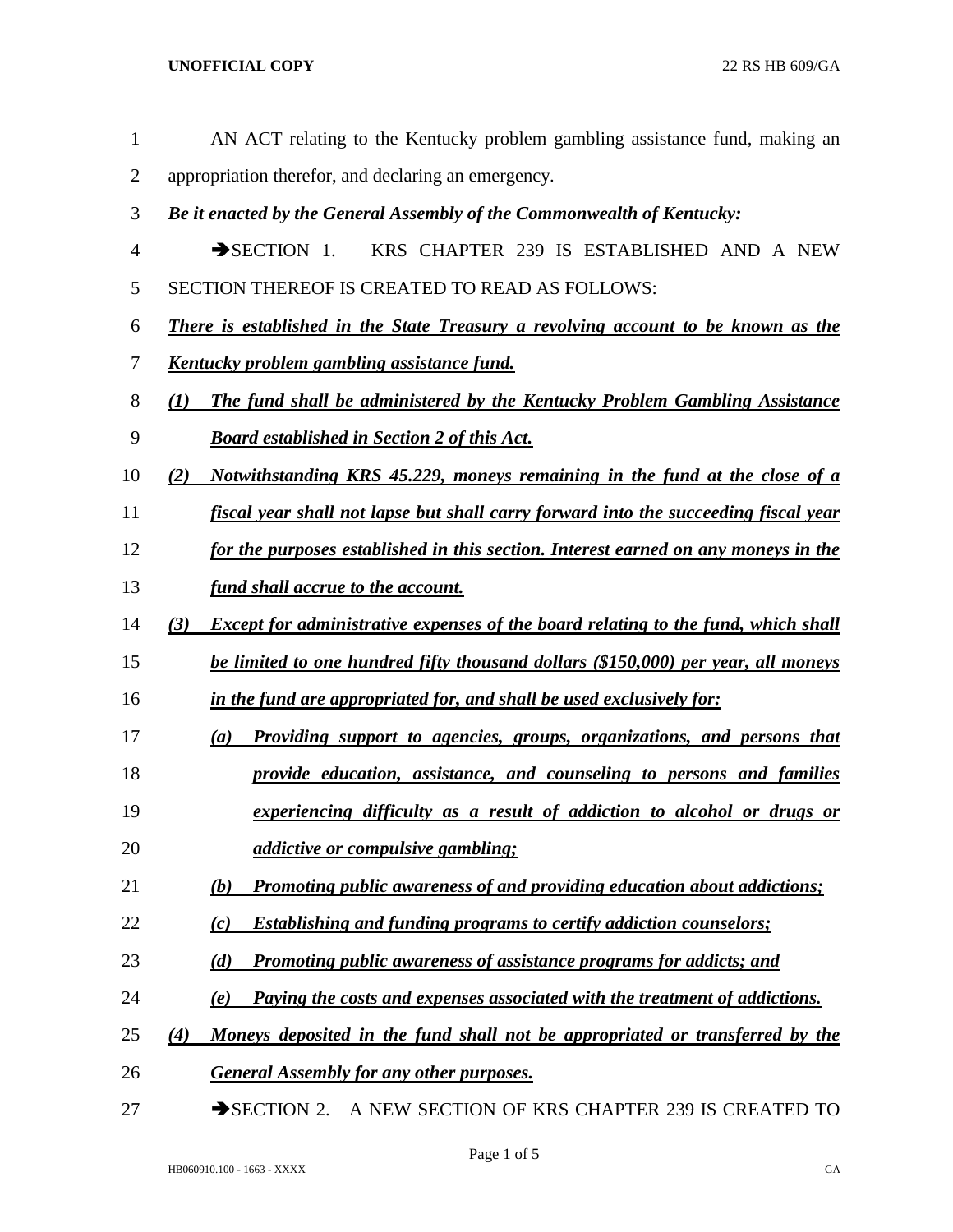READ AS FOLLOWS: *The Kentucky Problem Gambling Assistance Board is hereby created as an independent entity within state government. The purpose of the board shall be to administer, organize, invest, and distribute funds from the Kentucky problem gambling assistance fund. The board shall be attached to the Public Protection Cabinet for administrative purposes. (1) The board shall consist of five (5) members appointed as follows: (a) One (1) at-large member appointed by the Governor from a list of three (3) nominees submitted by the Speaker of the House; (b) One (1) at-large member appointed by the Governor from a list of three (3) nominees submitted by the President of the Senate; (c) One (1) at-large member appointed by the Governor; (d) One (1) member from the Kentucky Council on Problem Gambling, Inc., appointed by the Governor; and (e) One (1) member appointed by the Governor with an extensive background in the psychiatric or psychological aspects of problem gambling, selected from among three (3) nominees recommended by the president of the University of Kentucky and three (3) nominees recommended by the president of the University of Louisville. (2) The board shall select from among its membership a chair to serve for a two (2) year term. The chair may serve for additional terms as determined by the board. Each board member term shall be for four (4) years, and a board member may only serve for two (2) consecutive terms. A majority of the board membership shall constitute a quorum. (3) The board members shall not receive a salary, but shall be reimbursed for any reasonable expenses relating to board duties.*

*(4) Any vacancy on the board shall be filled for the unexpired term as provided in the*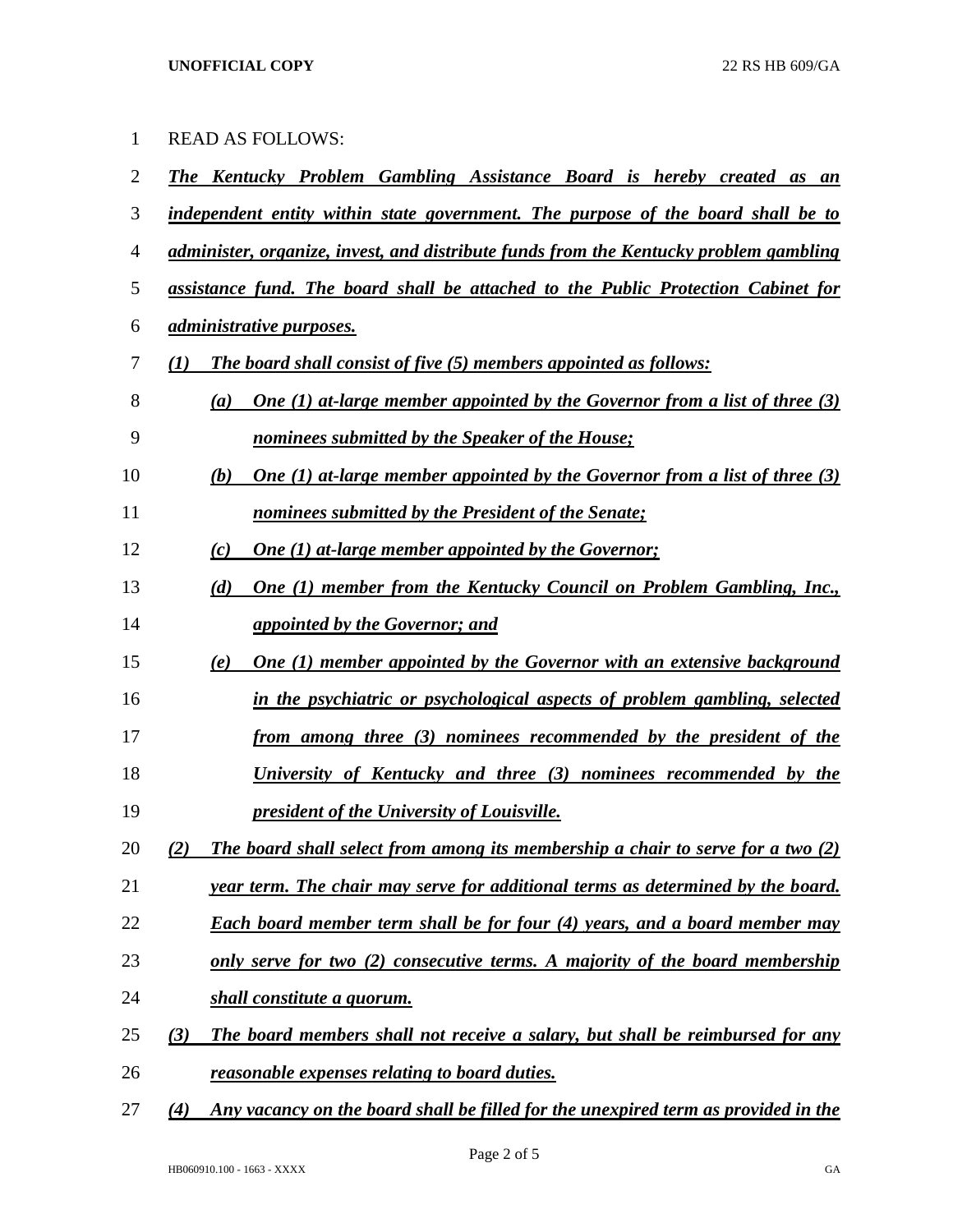| 1  | <i>original appointment.</i>                                                                           |
|----|--------------------------------------------------------------------------------------------------------|
| 2  | The board may hire an executive director to manage its day-to-day operations<br>(5)                    |
| 3  | and coordinate the work of the board.                                                                  |
| 4  | $\rightarrow$ SECTION 3.<br>A NEW SECTION OF KRS CHAPTER 239 IS CREATED TO                             |
| 5  | <b>READ AS FOLLOWS:</b>                                                                                |
| 6  | The board shall promulgate administrative regulations in accordance with KRS<br>(1)                    |
| 7  | Chapter 13A to establish criteria for the expenditure of funds from the Kentucky                       |
| 8  | problem gambling assistance fund established by Section 1 of this Act. The                             |
| 9  | <i>administrative regulations shall:</i>                                                               |
| 10 | <b>Establish standards for the types of agencies, groups, organizations, and</b><br>(a)                |
| 11 | <i><u><b>persons eligible to receive funding;</b></u></i>                                              |
| 12 | (b)<br><b>Establish standards for the types of activities eligible for funding;</b>                    |
| 13 | <b>Establish standards for the appropriate documentation of past performance</b><br>(c)                |
| 14 | and the activities of agencies, groups, organizations, and persons requesting                          |
| 15 | funding;                                                                                               |
| 16 | <b>Establish standards for the development of performance measures or other</b><br>(d)                 |
| 17 | evidence of successful expenditure of awarded funds;                                                   |
| 18 | Set forth procedures for the submission, evaluation,<br>(e)<br>and review of                           |
| 19 | <i><u><b>applications for funding;</b></u></i>                                                         |
| 20 | (f)<br>Set forth procedures for awarding funds to requesting entities who have                         |
| 21 | demonstrated the capability to efficiently and effectively provide the                                 |
| 22 | necessary services;                                                                                    |
| 23 | <b>Establish requirements and procedures for the monitoring of funds</b><br>$\left( \mathbf{g}\right)$ |
| 24 | awarded, including requirements for the submission of reports and                                      |
| 25 | documentation supporting expenditures; and                                                             |
| 26 | Include any other provisions related to funding or the administration of the<br>(h)                    |
| 27 | <u>fund as determined by the board.</u>                                                                |

Page 3 of 5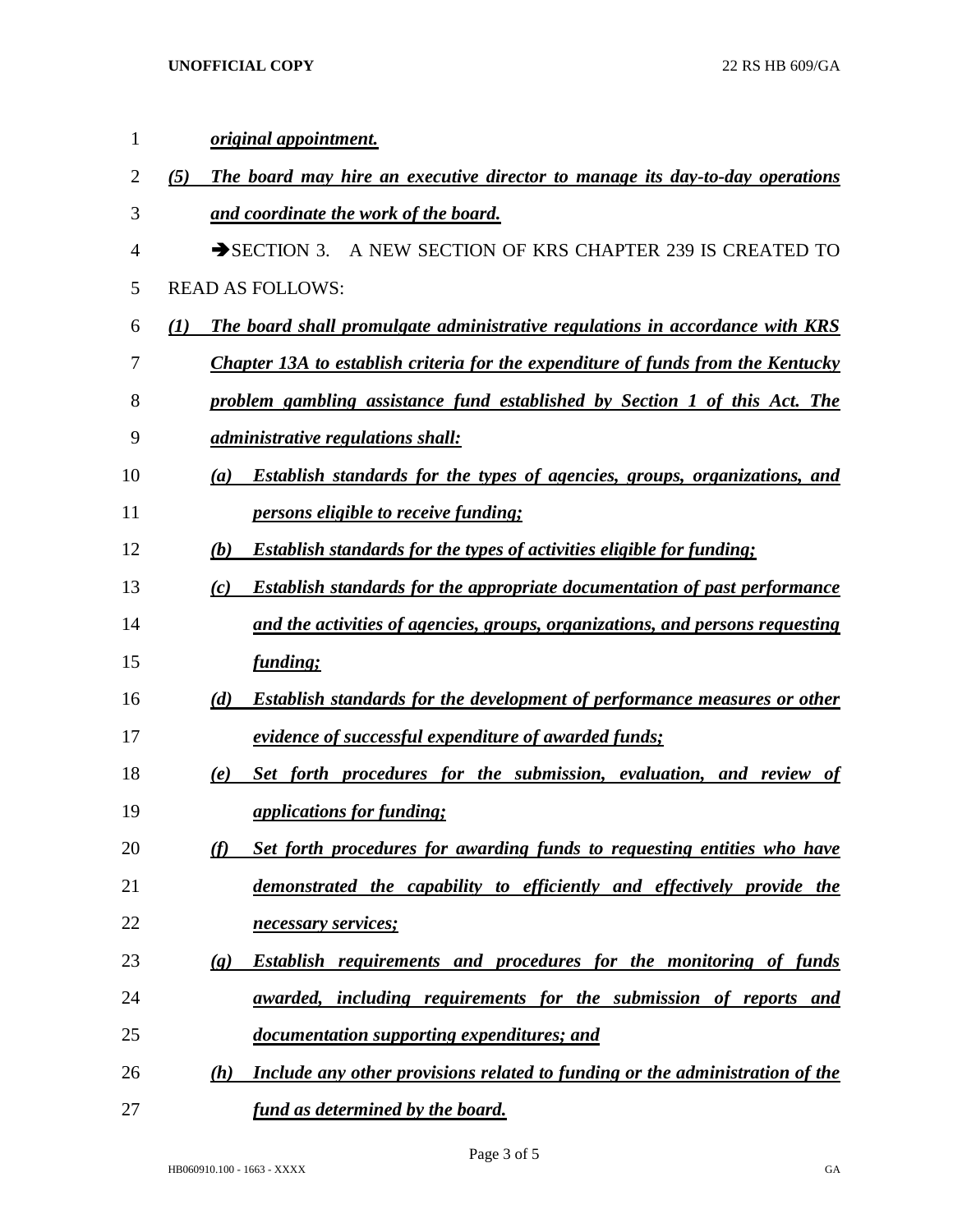## **UNOFFICIAL COPY** 22 RS HB 609/GA

| 1  | (2) | The board shall invest money from the fund in a manner to create a return on     |
|----|-----|----------------------------------------------------------------------------------|
| 2  |     | <i>investment sufficient to maintain the fund in perpetuity.</i>                 |
| 3  | (3) | The board shall develop an annual research agenda related to social, economic,   |
| 4  |     | psychological, and other impacts of problem gambling and all forms of addiction. |
| 5  |     | The board may direct its own studies and may accept and review outside studies   |
| 6  |     | from academic, scientific, and governmental entities. The board may also review  |
| 7  |     | laws, policies, and practices of the federal government and other jurisdictions. |
| 8  | (4) | On or before October 1, 2023, and every October 1 thereafter, the board chair    |
| 9  |     | shall submit an annual report detailing activities and expenditures associated   |
| 10 |     | with the Kentucky problem gambling assistance fund for the preceding fiscal      |
| 11 |     | year. The annual report shall be submitted to:                                   |
| 12 |     | <b>The Legislative Research Commission; and</b><br>(a)                           |
| 13 |     | (b)<br><b>The Governor.</b>                                                      |

14 Section 4. The initial terms of the Kentucky Problem Gambling Assistance Board shall be as follows: The members appointed by the Governor upon nomination by the Speaker of the House and the President of the Senate shall serve four year terms, the member appointed by the Governor with an extensive background in the psychiatric or psychological aspects of problem gambling and the member from the Kentucky Council on Problem Gambling appointed by the Governor shall serve three year terms, and the at- large member appointed by the Governor shall serve a two year term. All subsequent board terms shall be for four years.

22  $\rightarrow$  Section 5. There is hereby appropriated general fund moneys in the amount of \$50,000,000 in fiscal year 2022-2023 to the Kentucky problem gambling assistance fund for the purposes set forth in Section 1 of this Act.

 Section 6. Whereas, addictive or compulsive gambling is a growing problem in the Commonwealth, and assistance to those experiencing this problem is vitally important, an emergency is declared to exist, and this Act takes effect upon its passage